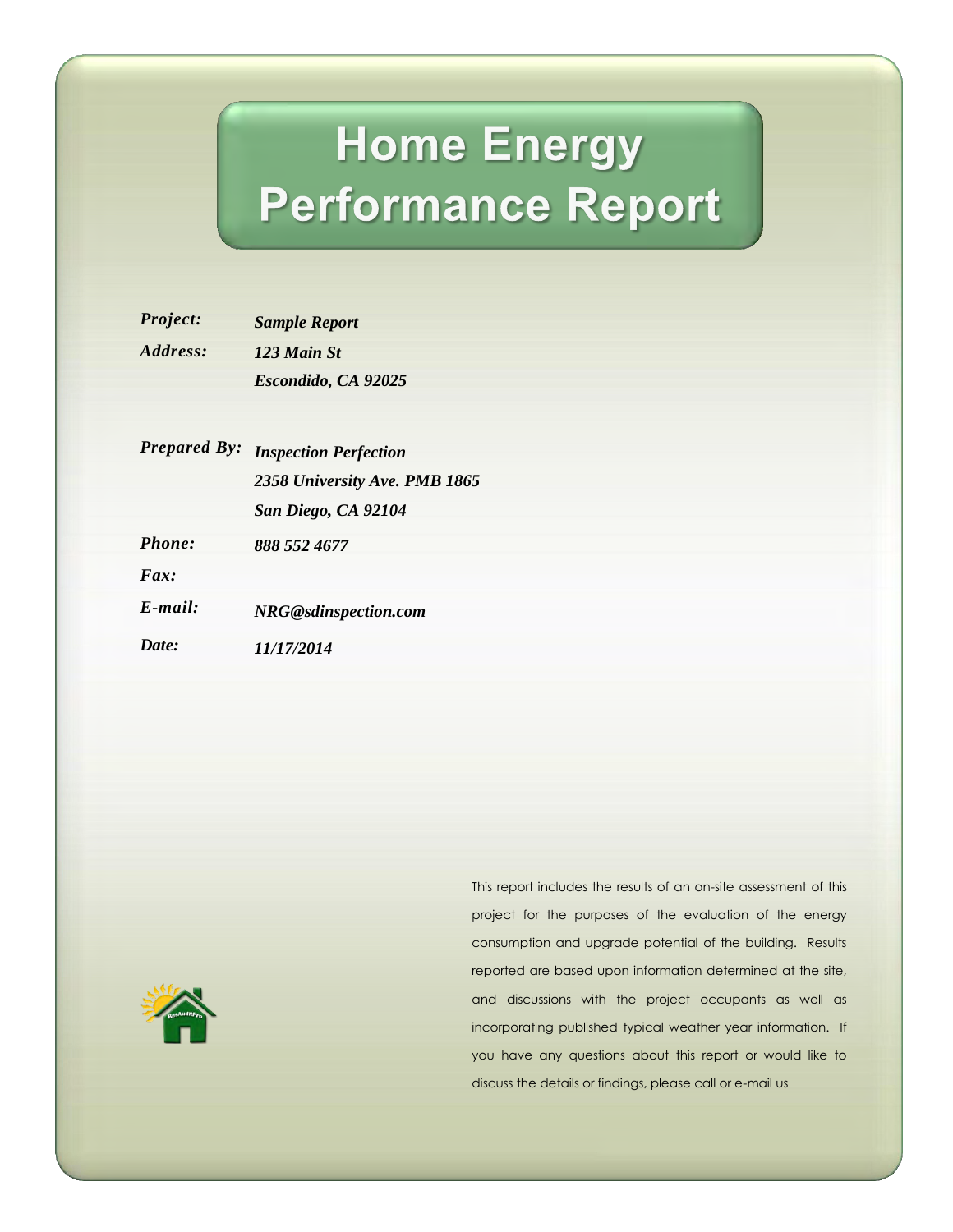### **Project Summary**

| Date of Audit:                 | 8/11/2014 | <b>House Type:</b>              |
|--------------------------------|-----------|---------------------------------|
| <b>Conditioned Floor Area:</b> | 1.071     | <b>Foundation Type:</b>         |
| Number of Stories:             |           | <b>California Climate Zone:</b> |
| Number of Bedrooms:            |           | <b>Weather Data:</b>            |

| 123 Main St                     |                      |  |
|---------------------------------|----------------------|--|
| Escondido, CA 92025             |                      |  |
|                                 |                      |  |
| <b>House Type:</b>              | <b>Single Family</b> |  |
|                                 | <b>Raised Floor</b>  |  |
| <b>Foundation Type:</b>         |                      |  |
| <b>California Climate Zone:</b> | 10                   |  |
| <b>Weather Data:</b>            | CZ10RV2. wy2         |  |

### **WHERE THE ENERGY IS USED**





This pie chart estimates the energy cost for the various types of end uses in the home. Data has been calculated using software that uses typical profiles of usage to estimate end use cost. Your costs may vary from these numbers depending upon how the home is operated.

EnergyPro 5.1 by EnergySoft

Energy Number: 20176 RunCode: 2014-11-17T14:43:20 **ID:** Page 2 of 8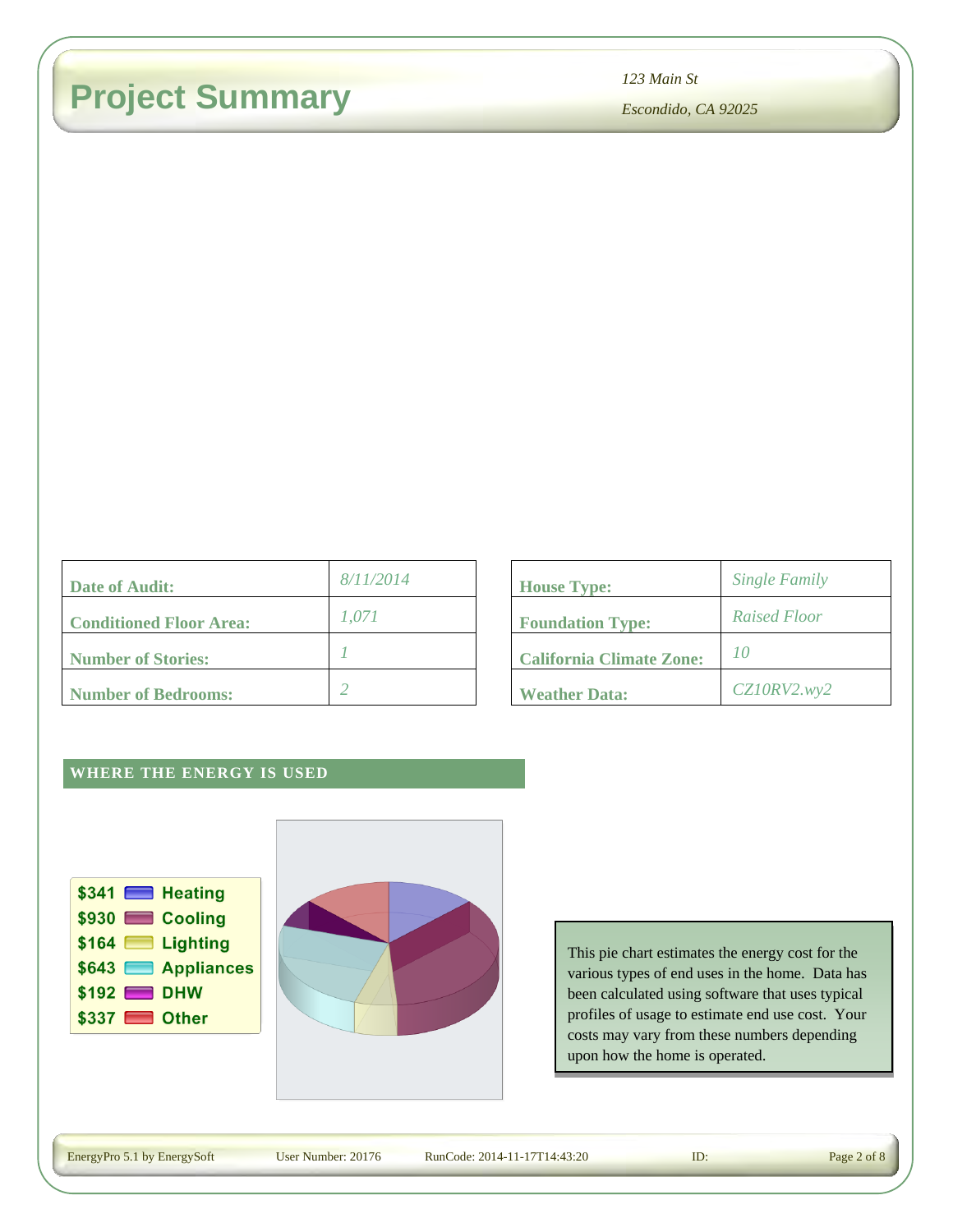### **Energy Use Summary**

*Escondido, CA 92025 123 Main St*

The tables and graphs below summarize the major energy uses in the home for both electricity and fossil fuels. Ancillary uses include swimming pools and spas.

#### **ELECTRICITY**

| <b>End Use</b>       | kWh/yr   |
|----------------------|----------|
| Space Heating        | 0        |
| <b>Space Cooling</b> | 4,357    |
| Fans                 | 1,578    |
| Pumps                | $\theta$ |
| Domestic Hot Water   | $\theta$ |
| Indoor Lighting      | 722      |
| Outdoor Lighting     | 45       |
| Appliances           | 2,806    |
| Ancillary            | $\theta$ |
| Renewables           | 0        |
| TOTAL                | 9,508    |



#### **FOSSIL FUEL**

| <b>End Use</b>     | Therms/yr |
|--------------------|-----------|
| Space Heating      | 314       |
| Domestic Hot Water | 177       |
| Appliances         | 41        |
| Ancillary          |           |
| <b>TOTAL</b>       | 532       |



EnergyPro 5.1 by EnergySoft

Energy Number: 20176 RunCode: 2014-11-17T14:43:20 **ID:** Page 3 of 8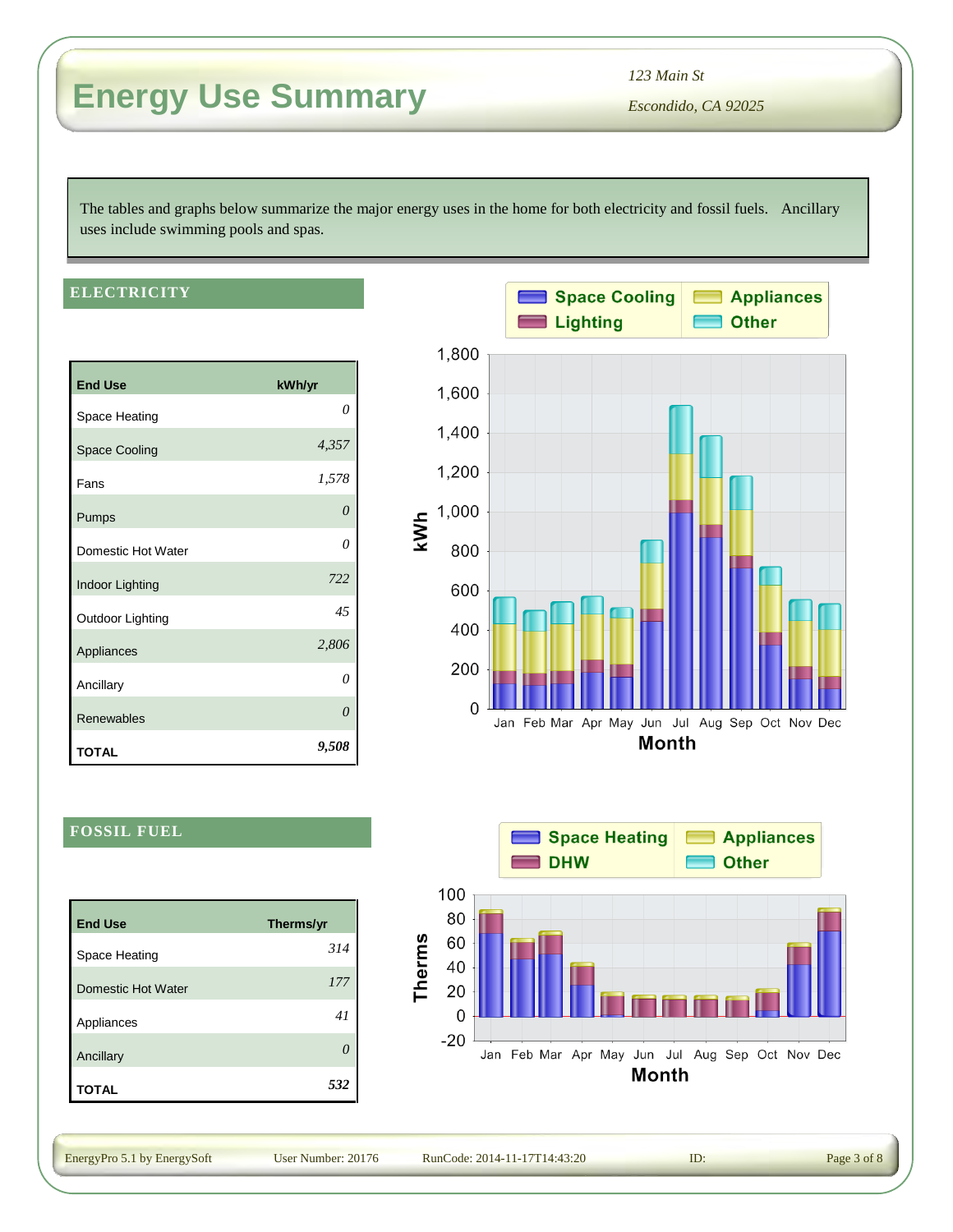*123 Main St*

*Escondido, CA 92025*

The recommendations shown in this table are based upon the computerized analysis of the home, and show predicted energy and cost savings. Savings may vary depending upon occupant use habits as well as the proper installation of measures.

|                             |                                                                                                                                               |                                 |                         | <b>Savings</b> |            |
|-----------------------------|-----------------------------------------------------------------------------------------------------------------------------------------------|---------------------------------|-------------------------|----------------|------------|
| Improvement                 | <b>Description</b>                                                                                                                            | <b>Annual</b><br><b>Savings</b> | Est. Cost<br>to Install | <b>Site</b>    | <b>TDV</b> |
| <b>Wall Insulation</b>      | Type = $R-13$ Wall Cavity Insulation = 13.0 R-Value<br>Interior Insulation = $0.0$ R-Value Exterior Insulation =<br>0.0 R-Value               | \$512                           | \$0                     | 19.9%          | 17.2 %     |
| <b>Floor Insulation</b>     | Type = $R-19$ Floor Crawlspace Cavity Insulation =<br>19.0 R-Value Interior Insulation = $0.0$ R-Value<br>Exterior Insulation = $0.0$ R-Value | \$574                           | \$0                     | 25.4 %         | 20.6%      |
| <b>Building Leakage</b>     | Building Leakage = $4.5$ SLA Leakage Rate at $50$<br>Pascals = $1250 \text{ cfm}$                                                             | \$595                           | \$0                     | 27.1 %         | 21.8%      |
| <b>HVAC Duct</b><br>Leakage | Repair and tighten ducting & return system.                                                                                                   | \$1,019                         | \$0                     | 35.9%          | 35.4 %     |
| <b>Appliances</b>           | Indoor Refrigerator = $549$ kWh Garage Refrigerator =<br>$0$ kWh Dishwasher = 10.00 EF                                                        | \$1,210                         | \$0                     | 38.3%          | 39.5 %     |

Each savings row also includes the savings from prior rows in table

EnergyPro 5.1 by EnergySoft User Number: 20176 RunCode: 2014-11-17T14:43:20 ID: Page 4 of 8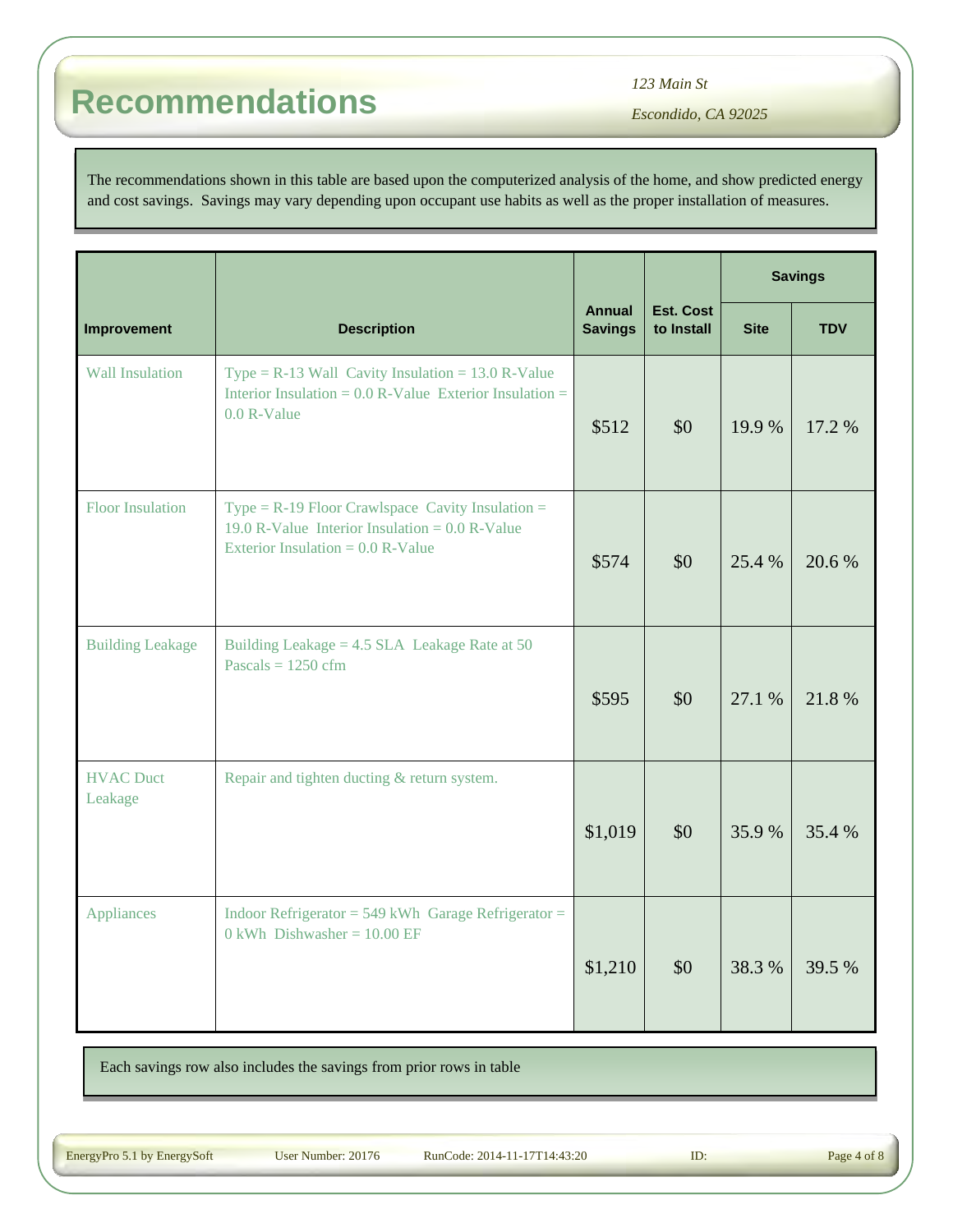*123 Main St*

*Escondido, CA 92025*

The recommendations shown in this table are based upon the computerized analysis of the home, and show predicted energy and cost savings. Savings may vary depending upon occupant use habits as well as the proper installation of measures.

|                                            | <b>Description</b>                                                                       |         |                         | <b>Savings</b> |            |
|--------------------------------------------|------------------------------------------------------------------------------------------|---------|-------------------------|----------------|------------|
| Improvement                                |                                                                                          |         | Est. Cost<br>to Install | <b>Site</b>    | <b>TDV</b> |
| <b>Indoor Lighting</b>                     | Indoor Lighting Type = High Efficacy Control =<br>On/Off Switch                          | \$1,281 | \$0                     | 39.2 %         | 41.1 %     |
| <b>Outdoor Lighting</b>                    | Outdoor Lighting Type = High Efficacy Control =<br>Sensor                                | \$1,288 | \$0                     | 39.3 %         | 41.2%      |
| <b>Domestic Hot</b><br><b>Water Heater</b> | Name = Tankless DHW .91EF Type = Gas Fired<br>Volume = $0.2$ gal Efficiency = $0.910$ EF | \$1,358 | \$0                     | 46.9%          | 44.7 %     |
|                                            |                                                                                          |         |                         |                |            |
|                                            |                                                                                          |         |                         |                |            |

Each savings row also includes the savings from prior rows in table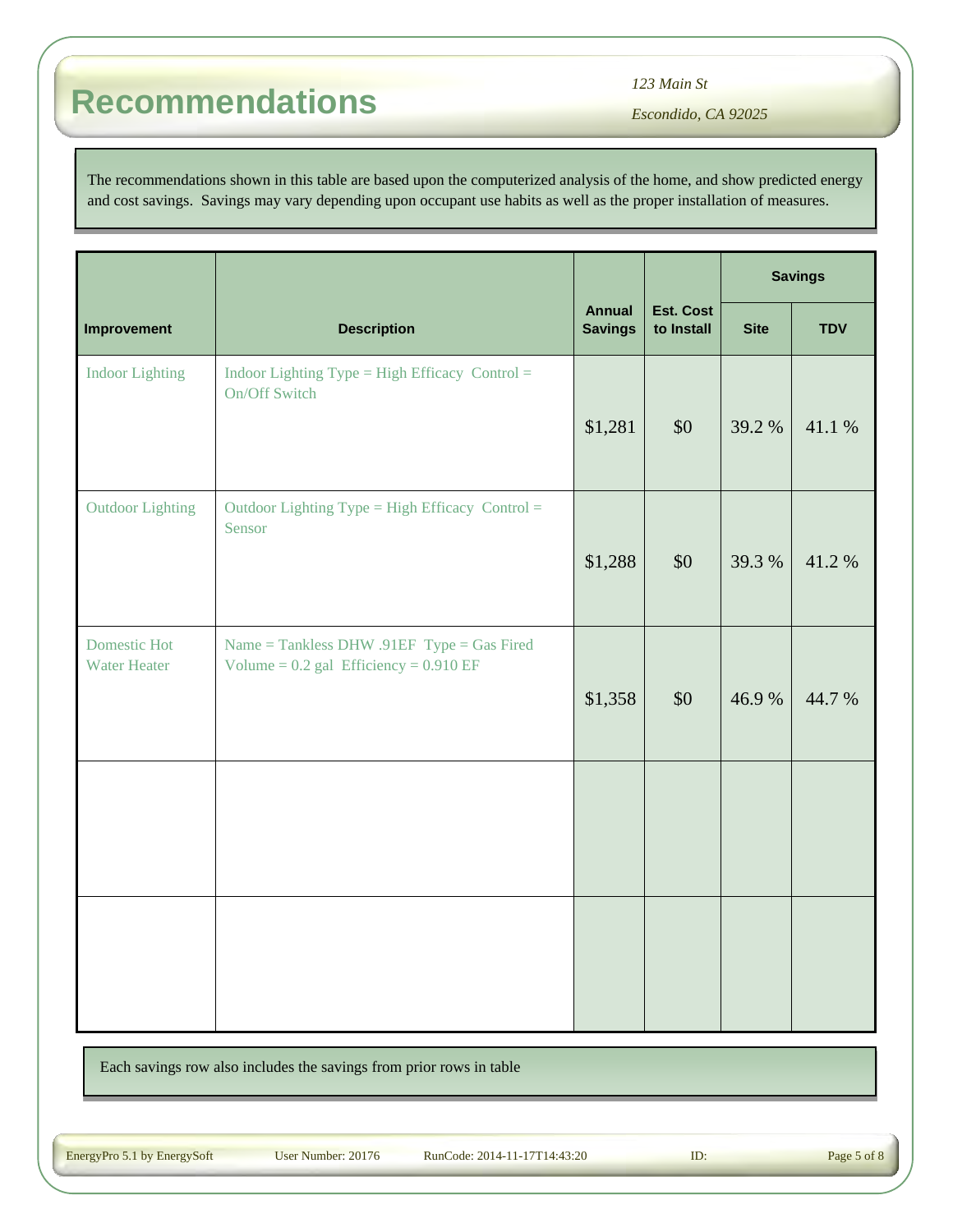The summary below compares the annual home energy cost before and after the measures shown in the recommendations table. Some savings may occur in features that have not been upgraded simply because the reduced energy usage from other recommendations moves the home into a lower utility rate tier. The existing data shown is based upon the calculated amount the home would use under normal weather and operating conditions.

| <b>Annual Results</b> | <b>Energy Cost</b> |                |         |  |  |  |  |
|-----------------------|--------------------|----------------|---------|--|--|--|--|
| <b>End Use</b>        | <b>Existing</b>    | <b>Savings</b> |         |  |  |  |  |
| Space Heating         | \$341              | \$112          | \$229   |  |  |  |  |
| <b>Space Cooling</b>  | \$930              | \$403          | \$527   |  |  |  |  |
| Fans                  | \$337              | \$138          | \$199   |  |  |  |  |
| Pumps                 | \$0                | \$0            | \$0     |  |  |  |  |
| Domestic Hot Water    | \$192              | \$116          | \$76    |  |  |  |  |
| Indoor Lighting       | \$154              | \$76           | \$78    |  |  |  |  |
| Outdoor Lighting      | \$10               | \$2            | \$7     |  |  |  |  |
| Appliances            | \$643              | \$402          | \$242   |  |  |  |  |
| Ancillary             | \$0                | \$0            | \$0     |  |  |  |  |
| Renewables            | \$0                | \$0            | \$0     |  |  |  |  |
| <b>TOTAL</b>          | \$2,608            | \$1,250        | \$1,358 |  |  |  |  |



| Misc                                  | <b>Existing</b> | <b>Improved</b> | <b>Savings</b> |
|---------------------------------------|-----------------|-----------------|----------------|
| Average Demand (kW)                   | 7.43            | 4.08            | 3.36           |
| TDV Energy (kBtu/ft <sup>2</sup> -yr) | 258.36          | 142.83          | 115.54         |

| $\mathsf{CO}_2$ (tons/year) | <b>Existing</b> | <b>Improved</b> | <b>Savings</b> |  |
|-----------------------------|-----------------|-----------------|----------------|--|
| Electricity                 | 2.98            | 1.78            | 1.20           |  |
| <b>Fossil Fuel</b>          | 2.81            | 1.38            | 1.43           |  |
| <b>TOTAL</b>                | 5.79            | 3.16            | 2.63           |  |

Demand usage is important to the utility as it impacts how much power plant capacity they must have at a given hour. Time Dependent Valuation (TDV) energy is a metric used by the California Energy Commission to value energy at different hours of the year.

This table compares calculated Carbon Dioxide  $(CO<sub>2</sub>)$ emissions before and after the home improvements. By reducing the energy usage of the home, the amount of CO2 emissions resulting from electricity production and fossil fuel combustion will be reduced.

 $\frac{\text{for 3 months}}{\text{RunCode: } 2014-11-17114:43:20}$ 

Not driving a car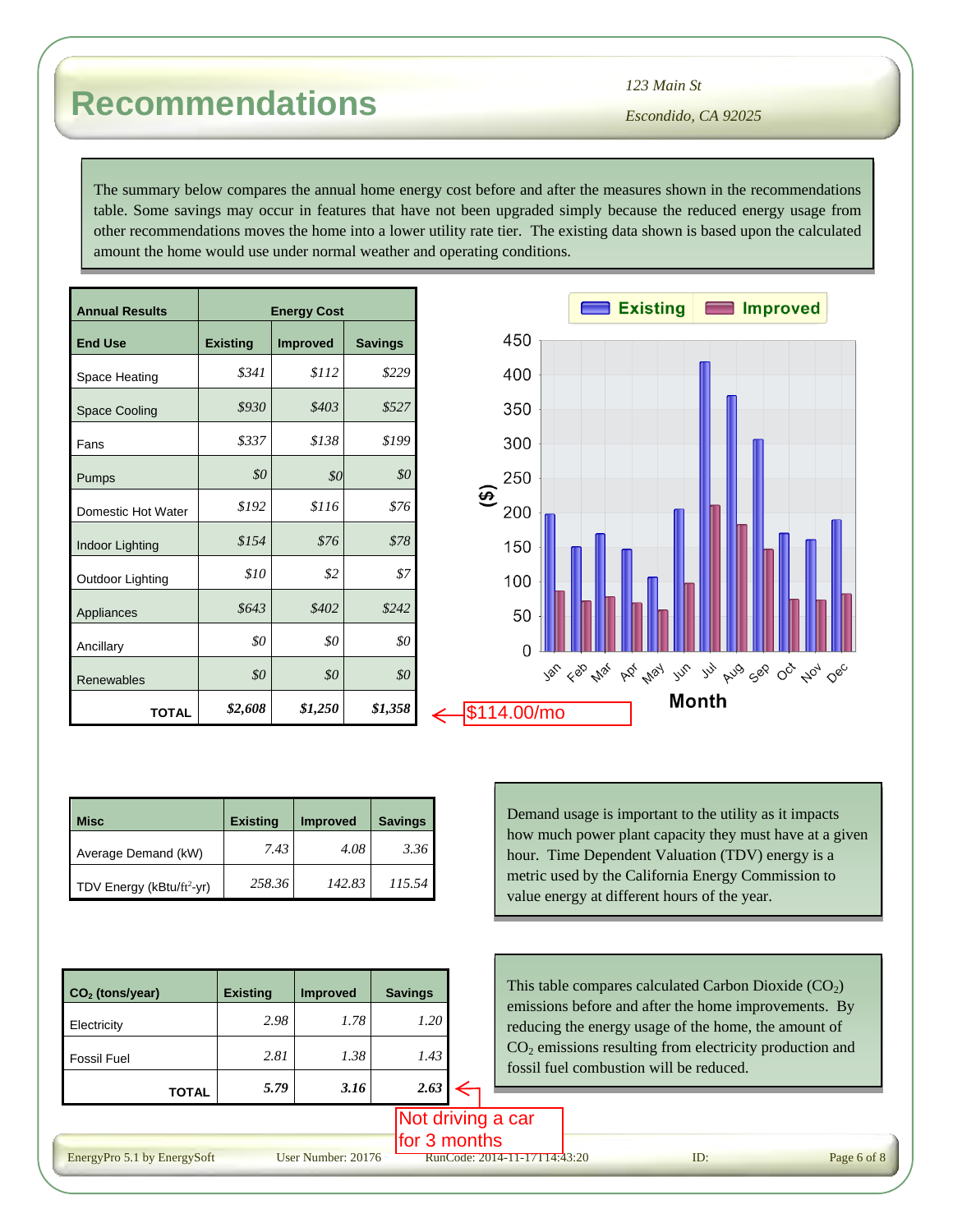*Escondido, CA 92025 123 Main St*

*0*

*0*

*0*

*650*

*2060*

*0*

*0*

This summary compares the calculated annual home energy usage before and after the measures shown in the recommendations table. The existing data shown is based upon the calculated amount the home would use under normal weather and operating conditions.

40% reduction will lower capacity making solar more

affordable.

|                       |                               |                                           |                 | <b>Fossil Fuel (therms)</b> |                            |
|-----------------------|-------------------------------|-------------------------------------------|-----------------|-----------------------------|----------------------------|
| <b>Existing</b>       | <b>Improved</b>               | <b>Savings</b>                            | <b>Existing</b> | <b>Improved</b>             | <b>Savings</b>             |
| $\theta$              | $\theta$                      | 0                                         | 314             | 108                         | 206                        |
| 4,357                 | 2,339                         | 2,018                                     | $\theta$        | $\theta$                    | $\mathcal O$               |
| 1,578                 | 799                           | 779                                       | $\mathcal O$    | $\mathcal O$                | $\mathcal O$               |
| $\mathcal{O}$         | $\theta$                      | $\theta$                                  | $\theta$        | $\boldsymbol{\theta}$       | $\theta$                   |
| $\theta$              | 0                             | 0                                         | 177             | 112                         | 65                         |
| 722                   | 439                           | 282                                       | $\theta$        | $\theta$                    | $\theta$                   |
| 45                    | 13                            | 32                                        | 0               | $\mathcal O$                | $\mathcal O$               |
| 2,806                 | 2,086                         | 721                                       | 41              | 41                          | $\theta$                   |
| $\theta$              | 0                             | 0                                         | 0               | $\theta$                    | $\theta$                   |
| $\boldsymbol{\theta}$ | $\theta$                      | $\theta$                                  | $\theta$        | $\boldsymbol{\mathit{0}}$   | $\theta$                   |
| 9,508                 | 5,676                         | 3,832                                     | 532             | 261                         | 271                        |
| kWh                   | 800<br>600<br>400<br>200<br>0 | Feb                                       | Mar<br>Apr      | May                         | Jul<br>Jun<br><b>Month</b> |
|                       | <b>Space Cooling</b>          | 1,800<br>1,600<br>1,400<br>1,200<br>1,000 | Jan             |                             | 40% reduction              |

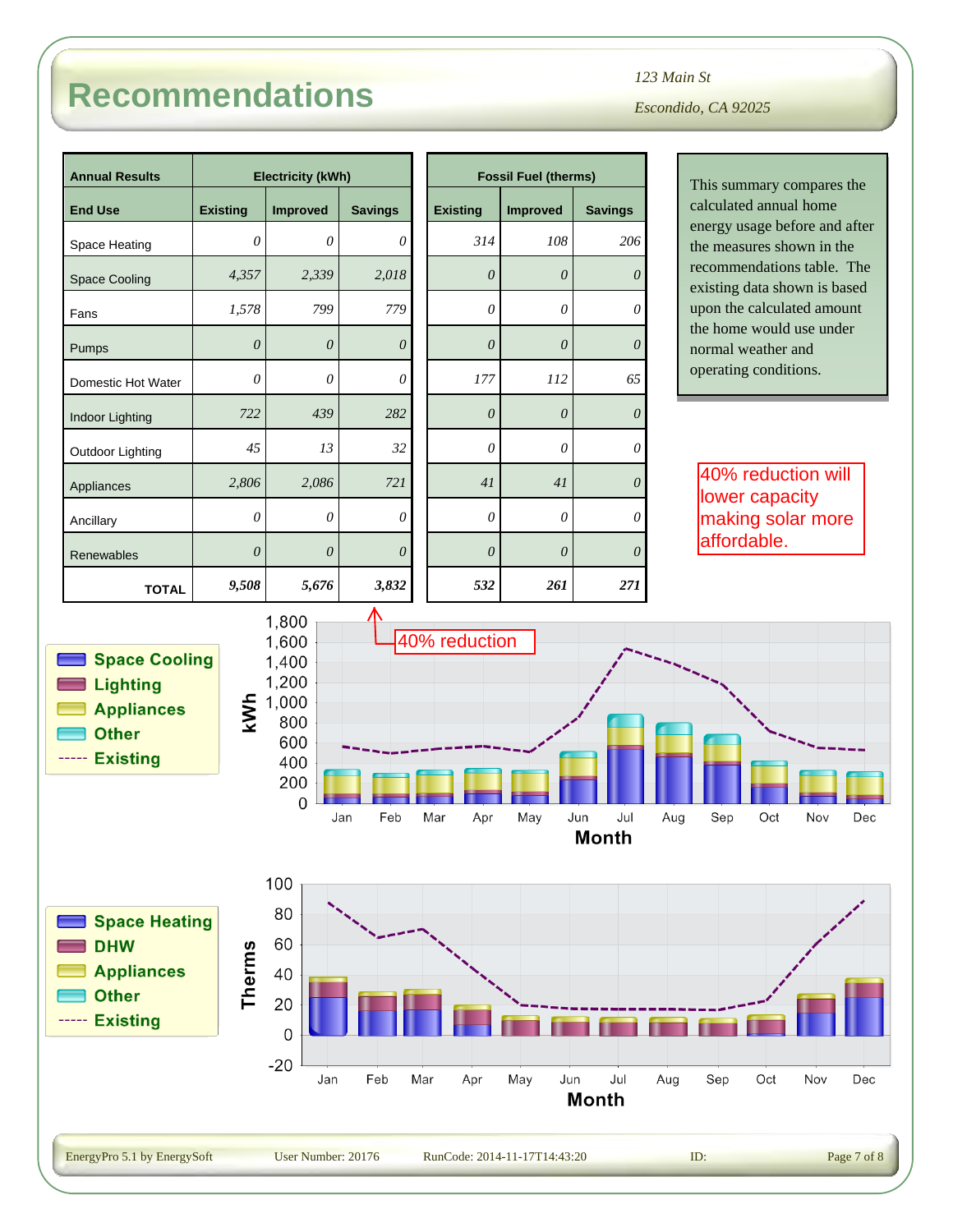# **Utility Bill Summary**

*123 Main St*

*Escondido, CA 92025*

These graphs show the energy use for the home based upon billing data collected from the utility. Also shown are the projected use numbers based upon the energy simulation tool for a typical year. The projected use numbers may vary from the actual year of billing data due to occupant use patterns and differing weather conditions.

#### **ELECTRICITY**



Many electricity rates are tiered, which means you get charged a higher rate per unit of electricity used as your usage increases. Saving energy in these higher tiers can produce substantial cost savings.

| SDG&E Inland        |           |              |  |  |  |
|---------------------|-----------|--------------|--|--|--|
|                     | kWh Tier  | Rate         |  |  |  |
| SDG&E Inland Winter | 324 kWh   | \$0.1381/kWh |  |  |  |
|                     | 421.2 kWh | \$0.1595/kWh |  |  |  |
|                     | 648 kWh   | \$0.2720/kWh |  |  |  |
|                     | Over      | \$0.2920/kWh |  |  |  |
| SDG&E Inland Summer | 336 kWh   | \$0.1381/kWh |  |  |  |
|                     | 436.8 kWh | \$0.1595/kWh |  |  |  |
|                     | 672 kWh   | \$0.2890/kWh |  |  |  |
|                     | Over      | \$0.3090/kWh |  |  |  |
|                     |           |              |  |  |  |
|                     |           |              |  |  |  |

#### **FOSSIL FUEL**



| SDG&E Gas        |                   |               |  |  |
|------------------|-------------------|---------------|--|--|
|                  | <b>Therm Tier</b> | Rate          |  |  |
| SDG&E Gas Winter | 46.38 therms      | \$1.036/therm |  |  |
|                  | Over              | \$1.192/therm |  |  |
| SDG&E Gas Summer | 14.79 therms      | \$1.036/therm |  |  |
|                  | Over              | \$1.192/therm |  |  |
|                  |                   |               |  |  |
|                  |                   |               |  |  |
|                  |                   |               |  |  |
|                  |                   |               |  |  |

The tables above show the utility rate structure for the home which is based upon usage tiers.